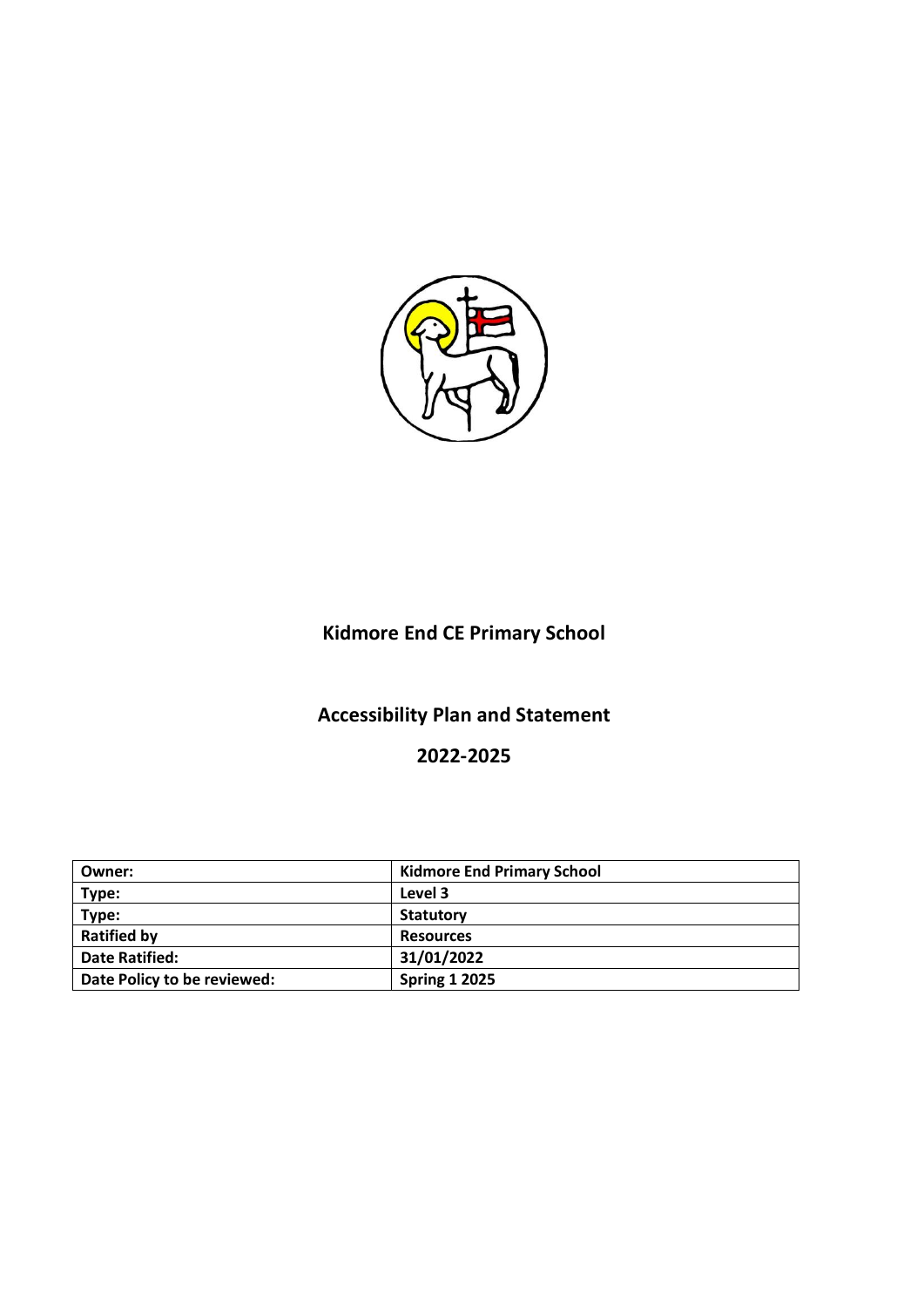### Health & safety

3

**Policy guidance provided: statutory policies but ones that require consideration at local level to ensure pupils' needs are fully met and local circumstances are taken into account. Central team provides policy guidance.**

## **Oxford Diocesan Schools Trust Accessibility Statement**

Schedule 10 of The Equality Act 2010 requires all schools to have an Accessibility Plan. This plan should cover:

- a) Increasing the extent to which pupils with a disability can participate in the curriculum within ODST's schools.
- b) Improving the physical environment of the schools in ODST for the purpose of increasing the extent to which pupils with a disability are able to take advantage of education and benefits, facilities or services provided or offered by the academy, and
- c) Improving the availability of accessible information to pupils with a disability.

### **Responsibility of Schools**

In ODST schools, the creation of an Accessibility Plan is delegated by the Board of Trustees to the Local Governing Body of each member school to ensure that local needs are reflected.

The Accessibility Plan must be reviewed every three years and must be approved by the Local Governing Body (although the composition of the plan may be delegated to a committee, an individual governor or the Headteacher).

Schools should provide adequate resources for implementing their Accessibility Plan and for ensuring regular review. Ensuring effective accessibility though is a collective responsibility and the plan should be shared with all stakeholders to enable them to support this process.

### **Format**

A school's Accessibility Plan may be a freestanding document but can also be published as part of another document. A checklist and example format are included below but schools should wherever possible keep their document concise whilst focussing on the principles of accessibility.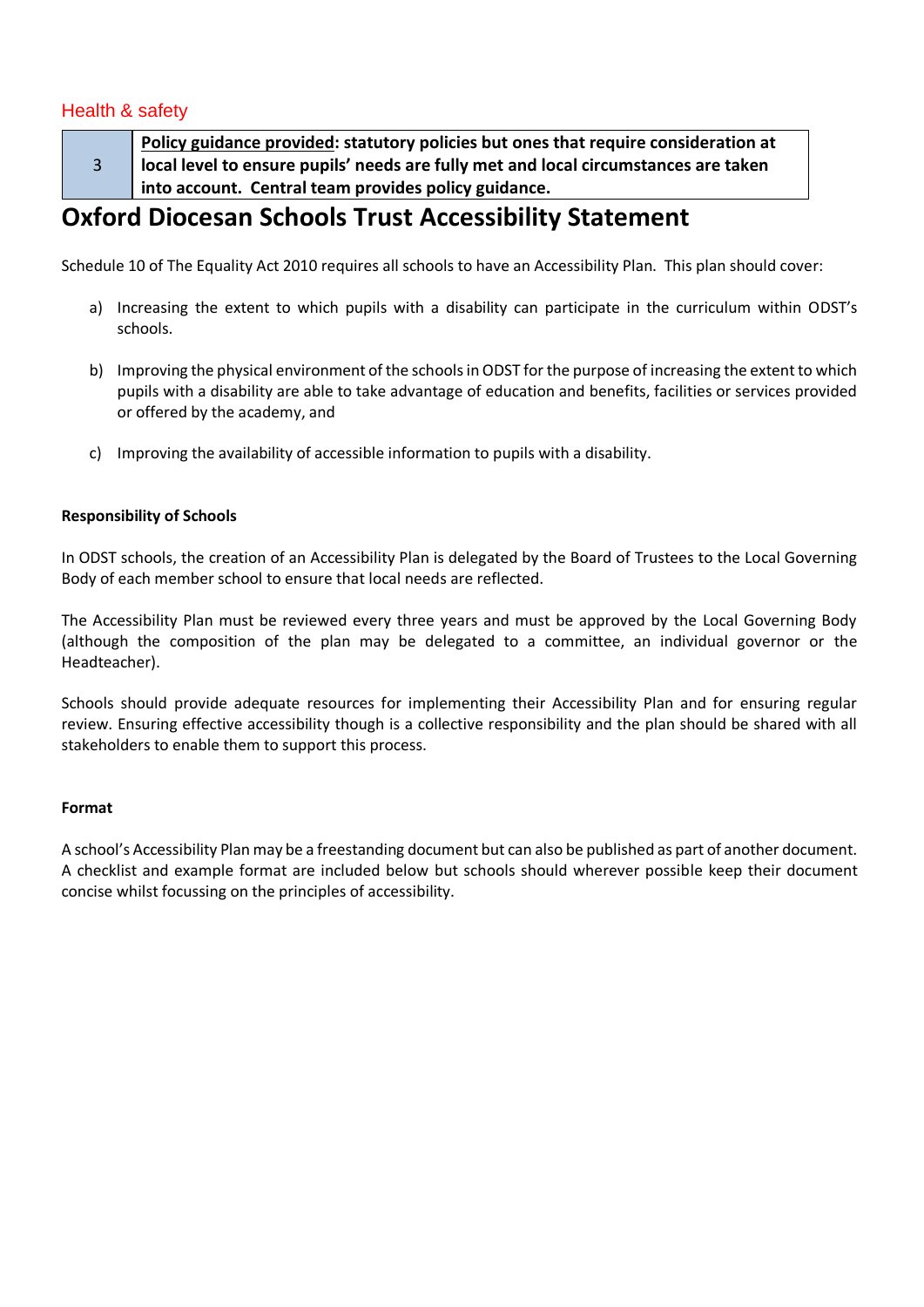### **ODST Statement of Intent**

ODST is committed to providing an environment that enables full curriculum access that values and includes all pupils, staff, parents/carers and visitors regardless of their education, physical, sensory, social, spiritual, emotional and cultural needs. We are committed to taking positive action in the spirit of the Equality Act 2010 with regard to disability and to continually developing a culture of inclusion, support and awareness within the Trust.

Equality Impact Assessments will be undertaken as and when policies are reviewed. The terms of reference for all Trustees' committees will include the need to consider Equality and Diversity issues as required by the Equality Act 2010.

ODST's policy on equality aims to ensure that there is no discrimination against any group with a protected characteristic of age, disability, gender reassignment, marriage or civil partnership, pregnancy & maternity, race, religion or belief, gender or sexual orientation. ODST's intention is that any person with a disability, whether a pupil or employee, is not treated any less favorably in the service, education or support they receive than people without a disability. Meeting these requirements is fully consistent with the Academy Trust's Equality Policy.

At a macro level ODST will ensure that all new building work meets the needs of users with a physical disability and will work towards making all of its accommodation accessible where it is practical to do so.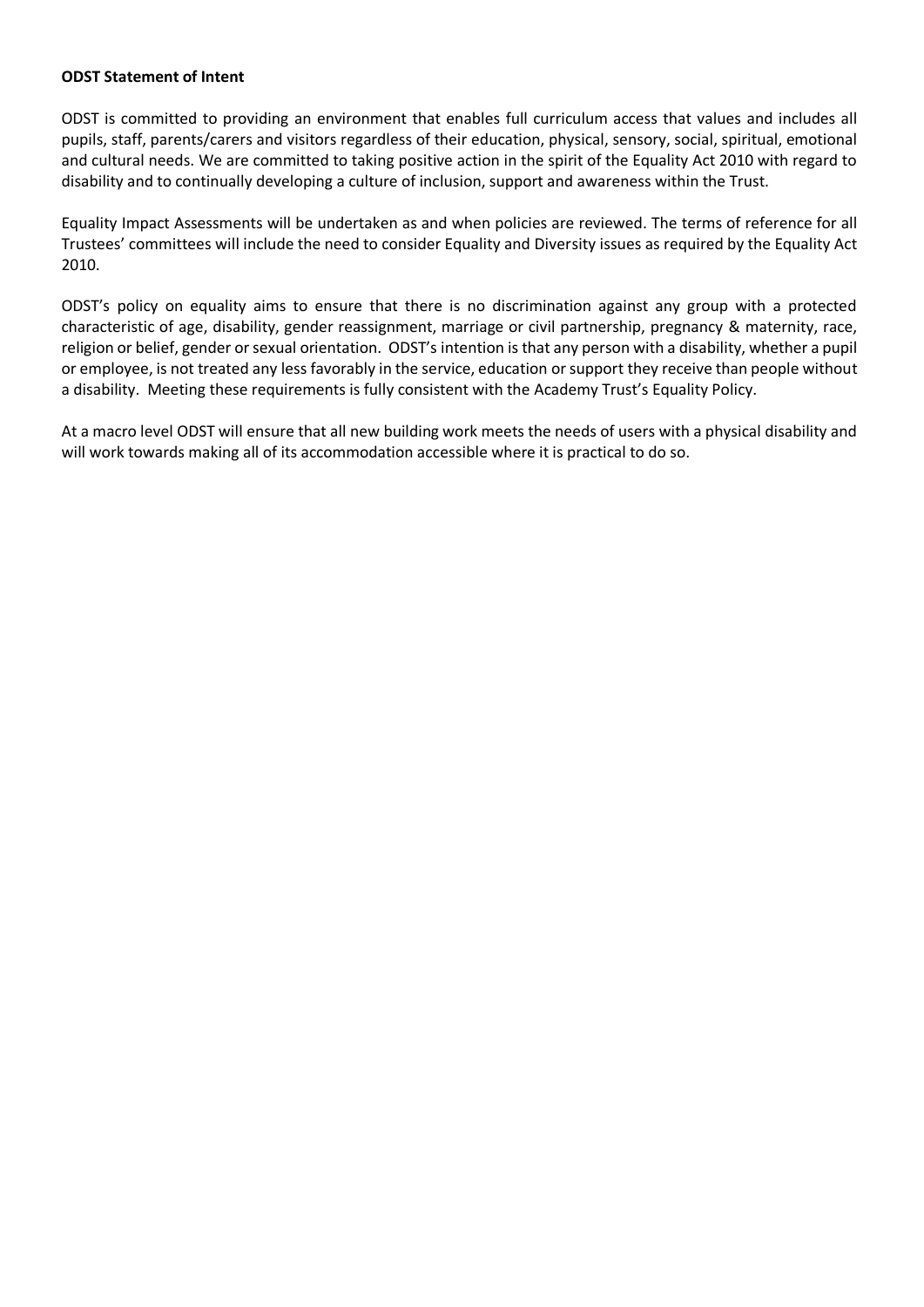### **Appendix 1- Accessibility Plan Checklist**

| <b>What to Cover</b>                                                                                                                                                                                                                                                                                                                                                                 | <b>Tips</b>                                                                                                                                                                                                                                                                                                                                                     |  |  |
|--------------------------------------------------------------------------------------------------------------------------------------------------------------------------------------------------------------------------------------------------------------------------------------------------------------------------------------------------------------------------------------|-----------------------------------------------------------------------------------------------------------------------------------------------------------------------------------------------------------------------------------------------------------------------------------------------------------------------------------------------------------------|--|--|
| Accessibility plans must set out how the school will:                                                                                                                                                                                                                                                                                                                                | An audit could help you to identify potential<br>barriers to access and what you could do about<br>them. For example:                                                                                                                                                                                                                                           |  |  |
| Aim to increase the extent to which pupils with<br>$\bullet$<br>disabilities can participate in the curriculum;<br>Improve its physical environment to enable<br>$\bullet$<br>disabled pupils to take better advantage of the<br>education, benefits, facilities and services<br>provided;<br>Improve<br>availability<br>the<br>of<br>accessible<br>information for disabled pupils. | Are all the shelves in the library accessible to<br>٠<br>all?<br>Is there adequate lighting in all areas?<br>٠<br>Is information provided in large print, Braille,<br>$\bullet$<br>etc.?<br>Do the curriculum and resources include<br>$\bullet$<br>examples of people with disabilities?<br>Do admissions policies ensure equal<br>$\bullet$<br>accessibility? |  |  |
| Policy introduction                                                                                                                                                                                                                                                                                                                                                                  | What is the purpose of the policy?<br>What legislation does it comply with?<br>How does it help the school meet its aims and<br>values?                                                                                                                                                                                                                         |  |  |
| Details of how you will make the school's<br>curriculum, physical environment and information<br>more accessible for people with disabilities                                                                                                                                                                                                                                        | This section of the policy could include:<br><b>Targets</b><br>$\bullet$<br>The strategies that will be employed to meet<br>these targets<br>Timescales<br>$\bullet$<br>Who is responsible for particular<br>targets/strategies<br>Success criteria                                                                                                             |  |  |
| Monitoring and evaluating the plan                                                                                                                                                                                                                                                                                                                                                   | When was the plan approved?<br>When will it be reviewed?<br>By whom?                                                                                                                                                                                                                                                                                            |  |  |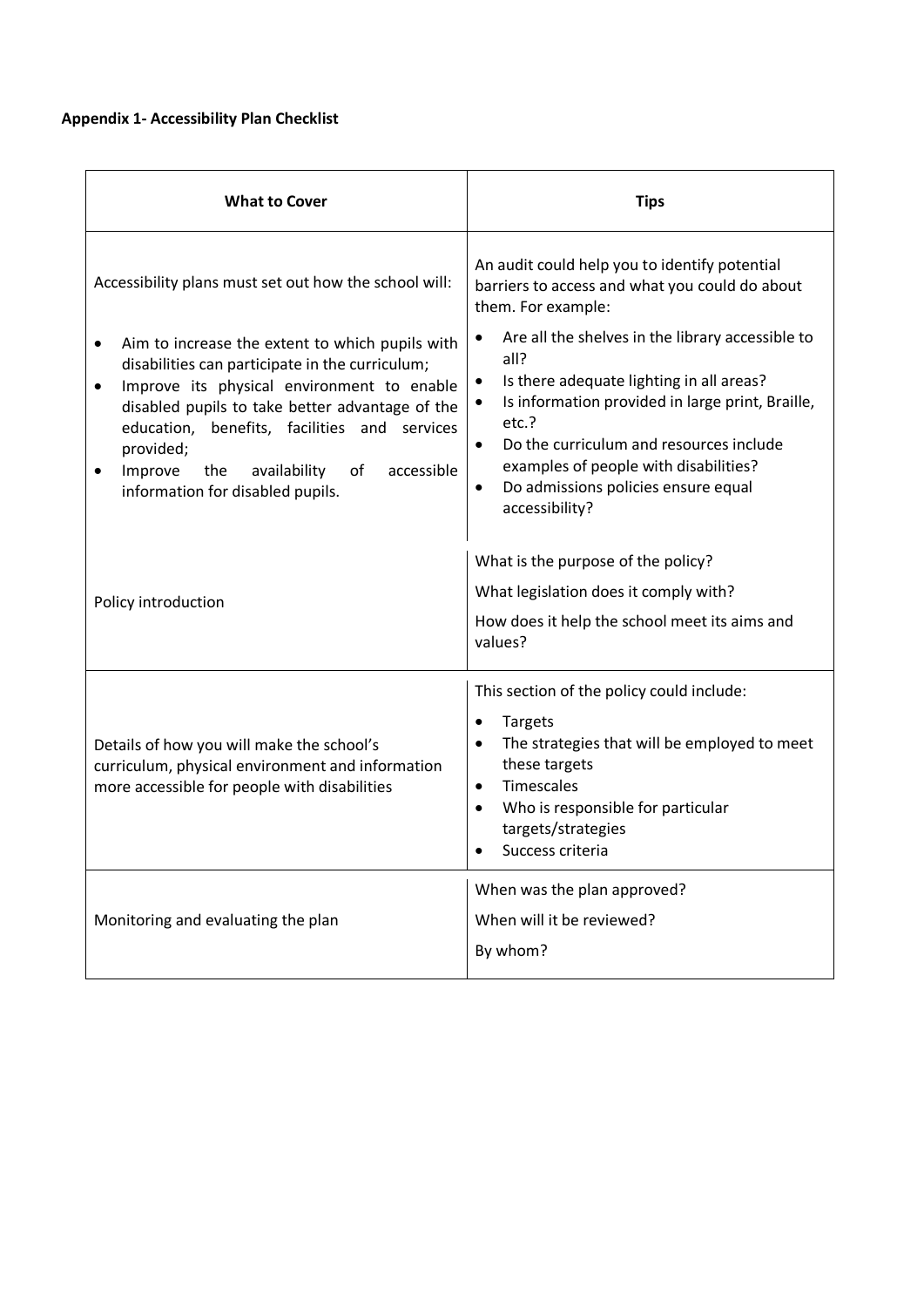### **Appendix B- Considerations around the School**

| <b>Areas</b>           | <b>Features</b>                                                                                                                                                                                               |  |  |
|------------------------|---------------------------------------------------------------------------------------------------------------------------------------------------------------------------------------------------------------|--|--|
| Main building          | Are entrances and exits to classrooms flat and accessible<br>to wheelchairs?<br>Are accessible disabled toilets provided?<br>Are light switches and door handles suitably positioned<br>for wheelchair users? |  |  |
| ICT equipment          | Are entrances and exits accessible?<br>Is there adequate provision for wheelchair users such as<br>laptops or hand-held devices?                                                                              |  |  |
| Outside areas          | Is access available to all pupils?<br>Are pathways sufficiently wide for wheelchair access?<br>Are pathways flat and obstacle free?<br>Are ramps provided as an alternative to steps?                         |  |  |
| Lesson planning        | How will you support the needs of all learners? Consider<br>variation of activities, timing, instructions, equipment,<br>teaching style etc                                                                   |  |  |
| <b>Materials</b>       | Are written materials accessible to all, and in the format<br>needed?                                                                                                                                         |  |  |
| Use of support staff   | How will support staff enable effective accessibility<br>during the lesson?<br>Will their use allow all children and young people to be<br>equally included in class activities?                              |  |  |
| Classroom organization | Do arrangements consider mobility impairments, hearing<br>impairments,<br>impairments, visual<br>children<br>with<br>challenging behaviours etc?<br>What seating plans will be in use?                        |  |  |
| Unexpected incidents   | What systems are in place for dealing with unexpected<br>incidents such as evacuations or medical episodes?                                                                                                   |  |  |

Through engaging classroom staff in the process of drawing up an Accessibility Plan, other practical considerations can be met.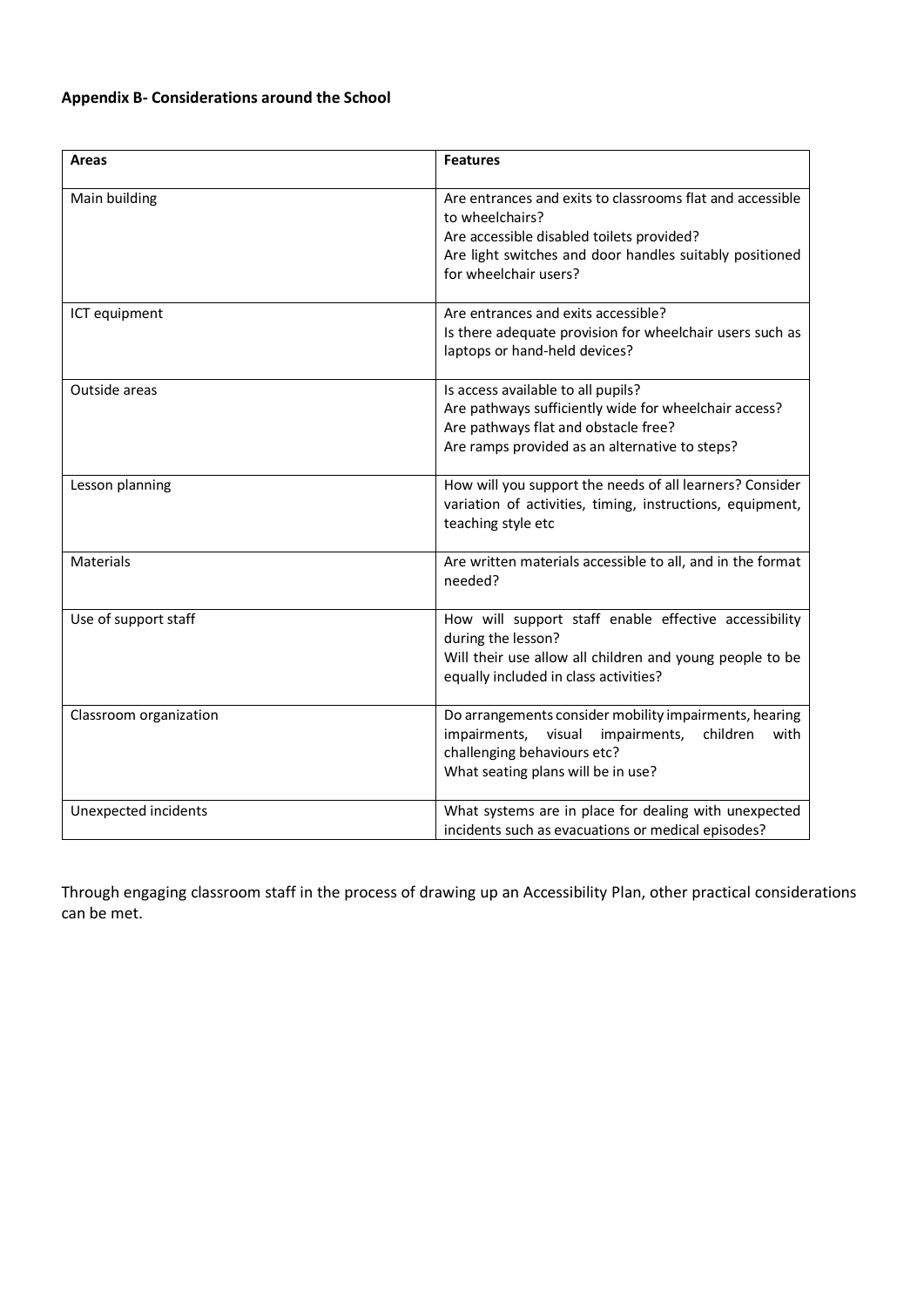### **Accessibility Statement**

#### Vision Statement

Schedule 10 of The Equality Act 2010 requires all schools to have an Accessibility Plan.

The purpose of Kidmore End CE Primary School's Accessibility Plan is to meet the requirements of the Equality Act and to support:

- a) Increasing the extent to which pupils with a disability can participate in the curriculum;
- b) Improving the physical environment of the school for the purpose of increasing the extent to which pupils with a disability are able to take advantage of education and benefits, facilities and services;
- c) Improving the availability of accessible information to pupils with a disability.

Kidmore End CE Primary School recognise that a person has a disability if he or she has a physical or mental impairment that has a substantial long-term adverse effect on his or her ability to carry out day to day activities.

Kidmore End CE Primary School is committed to providing an environment that enables full curriculum access that values and includes all pupils, staff, parents/carers and visitors regardless of their education, physical, sensory, social, spiritual, emotional and cultural needs. We are committed to taking positive action in the spirit of the Equality Act 2010 with regard to disability and to continually developing a culture of inclusion, support and awareness within our school. Training and guidance will be provided to all members of staff to ensure that they can participate in delivering the plan.

This plan will be monitored regularly by the Local Governing Body and will be reviewed every three years to continue to ensure that it is appropriate to the needs of our school.

It will be shared with all employees, and in the wider school, to ensure transparency and to foster the view that delivering accessibility is the responsibility of the school community and not just the Local Governing Body and Headteacher.

### **Contextual Information**

Kidmore End CE School opened on this site in 1856. It comprises an original Victorian building, with later additions including a school hall, offices, kitchen and four classrooms in the main block built in the 1960s and two further classrooms in the Higgins Building built in 2015. There is a second storey which contains an office and the staffroom. One classroom is accessed down two steps and the fire evacuation route has one step. The main entrance to school used by children has level access, as does the Higgens building, although the front entrance used by visitors is stepped. There is a wheelchair accessible toilet in the main block. Outdoor areas include a tarmac playground, a field, quiet garden and all weather pitch. All these areas have level access.

### **Current range of known disabilities**

At present we have no wheelchair dependent pupils, parents or members of staff. We have a small number of pupils who have a hearing impairment. The school has children with a range of special educational needs including moderate and specific learning difficulties.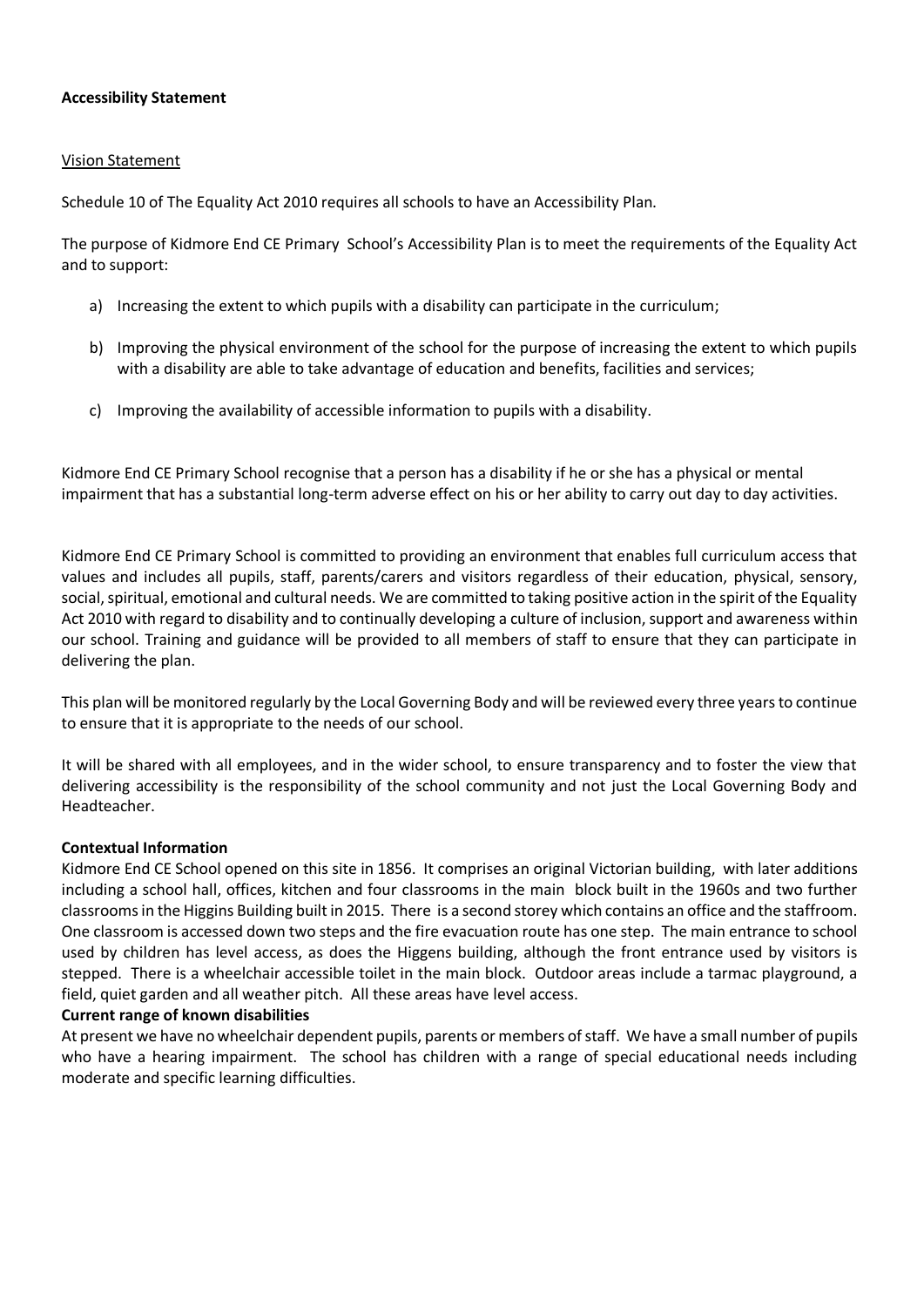### **Kidmore End CE Primary School January 2022 Accessibility Plan**

| Aim                                                                                                                         | Actions to be taken                                                                                                                                                                                                                       | Responsibility        | Resources required                                                    | <b>Milestones</b>                                                   | Success criteria                                                                                                 |
|-----------------------------------------------------------------------------------------------------------------------------|-------------------------------------------------------------------------------------------------------------------------------------------------------------------------------------------------------------------------------------------|-----------------------|-----------------------------------------------------------------------|---------------------------------------------------------------------|------------------------------------------------------------------------------------------------------------------|
| To continue to train staff to<br>enable them to meet the<br>needs of children with a range<br>of SEND                       | Review training needs for staff at the start of<br>academic year.<br>Assess training needs in light of any new<br>starters.<br>Implement sharing of knowledge internally<br>within school.<br>Access external training where appropriate. | AG (SENCo)            | Access to training<br>SENCo time<br>Time for staff to be<br>trained   | Review of training<br>(yearly)                                      | Staff will be able to<br>meet pupils' needs<br>enabling all children to<br>access the curriculum.                |
| To increase understanding,<br>and examples of people with,<br>disabilities in curriculum and<br>within curriculum resources | Embed revised PSHE Curriculum across school.<br>Review resources across all curriculum areas<br>including availability of suitable texts.                                                                                                 | AG (HT)<br>AG (SENCo) | <b>PSHE Association/Coram Scarf</b><br>Membership<br>TBC once audited | PSHE Curriculum<br>reviewed/updated<br>PSHE Curriculum<br>monitored | Children will have a<br>deeper understanding<br>for people with<br>disabilities                                  |
| To ensure our<br>admissions policies (main<br>school and nursery) ensure<br>equal accessibility                             | Review admissions policy to ensure<br>equal accessibility                                                                                                                                                                                 | AG/TH                 | SLT time                                                              | Admissions policy in<br>place                                       | The Admissions policy<br>will reflect our<br>commitment to ensure<br>equal accessibility                         |
| Use of ICT to<br>support learning                                                                                           | Ensure appropriate software and hardware in<br>place and working properly                                                                                                                                                                 | IT Technician         | Ensure IT resources meet the<br>needs                                 | As<br>required                                                      | Effective use of SEN<br>resources to support                                                                     |
| All educational<br>visits to be accessible                                                                                  | Guidance on trips to include accessibility<br>information. Ensure each new venue is<br>appropriate.                                                                                                                                       | EVC/SENCo             | EVC planning and training                                             | As<br>required                                                      | All pupils can access<br>Educational activities and<br>participate fully                                         |
| Monitor PE Curriculum to<br>ensure accessible to all                                                                        | Seek disabled sports people to visit school.<br>Ensure range of PE activities adapted to be<br>accessible to all                                                                                                                          | PE Leader<br>/SENCo   | PE Association membership                                             | As<br>required                                                      | All have access to PE and are<br>able to excel                                                                   |
| Lessons are responsive to<br>pupil diversity                                                                                | Include work in pairs, groups<br>and individually, with a variety of activities and<br>recording opportunities over time                                                                                                                  | HT/All<br>teachers    | Monitoring visits<br>Staff have access to quality<br>resources        | Ongoing                                                             | Planning and observations of<br>teaching show all, pupils<br>access lessons and are able to<br>excel             |
| Recognise additional time<br>needed for some activities e.g.<br>statutory assessments                                       | Consideration of access<br>Arrangements. Planning opportunities for<br>additional time where needed.                                                                                                                                      | HT/All<br>teachers    | Parental meetings<br>Additional staffing and<br>purchase or resources | Ongoing                                                             | Plans show sensitivity to needs<br>of some pupils for extra time<br>to complete activities to a high<br>standard |